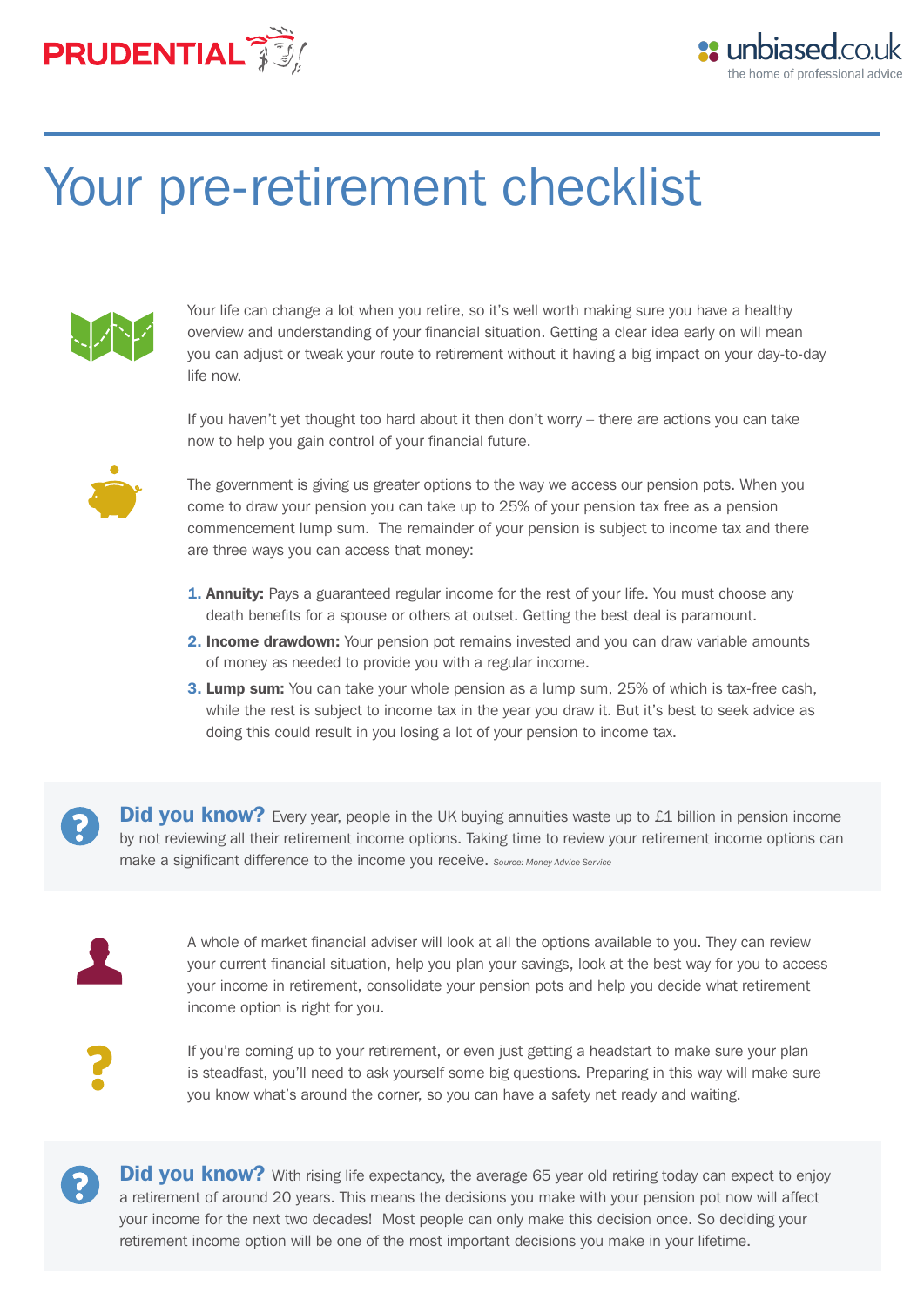



## What do I need to consider ahead of retirement?

We've put together some key questions you need to be asking yourself 10 years, 3-5 years and 6 months before you plan to retire.

## 10 years ahead of retirement

**Now is the time to evaluate your retirement goals and work out your potential expenditure. How much will your lifestyle cost? What activities are you looking forward to in your retirement? Is this all feasible, or do you need to put away a bit more into your pension?**



**Did you know?** Are you making the most of your pension tax allowance? UK taxpayers will waste as much as £2.9bn in pension tax relief. *Sources: TaxAction reports 2013 and 2014*

Of course, the earlier you start the better your likely outcomes and increased choices, but those of you who can see retirement on the horizon, can still take action to improve your income.

#### Have you thought about…

- $\Box$  At what age are you hoping to retire?
- $\Box$  How much are your current living expenses? Will this be the same in retirement?
- $\Box$  What are your current debts? What will these look like in retirement?
- $\Box$  How much will additional extras, like holidays and hobbies cost?
- $\Box$  Do you need to think about university fees or helping your children onto the property ladder?
- $\Box$  What are your retirement goals? Can you fund them?
- $\Box$  How much income you can expect from your pension/s?
- $\Box$  Do you have savings, investments or other assets which will generate an income?

**Action point:** Understand your current financial position – get forecasts from your pension providers, request a state pension forecast from the Department for Work and Pensions and review your savings and investments.

Crunch the numbers. Look at your state pension, your investments and savings and any private pensions you may have.



**Action point:** Speak to an whole of market financial adviser if you're unsure about any of these questions. Use our find an adviser checklist to help you choose the right adviser for your needs www.unbiased.co.uk/adviser-checklist.

Compare the amount you'll have in retirement with your forecasted expenditure. You may have to look at cutting your spending or see how you can improve your income once you reach retirement or topping up your pension pot savings.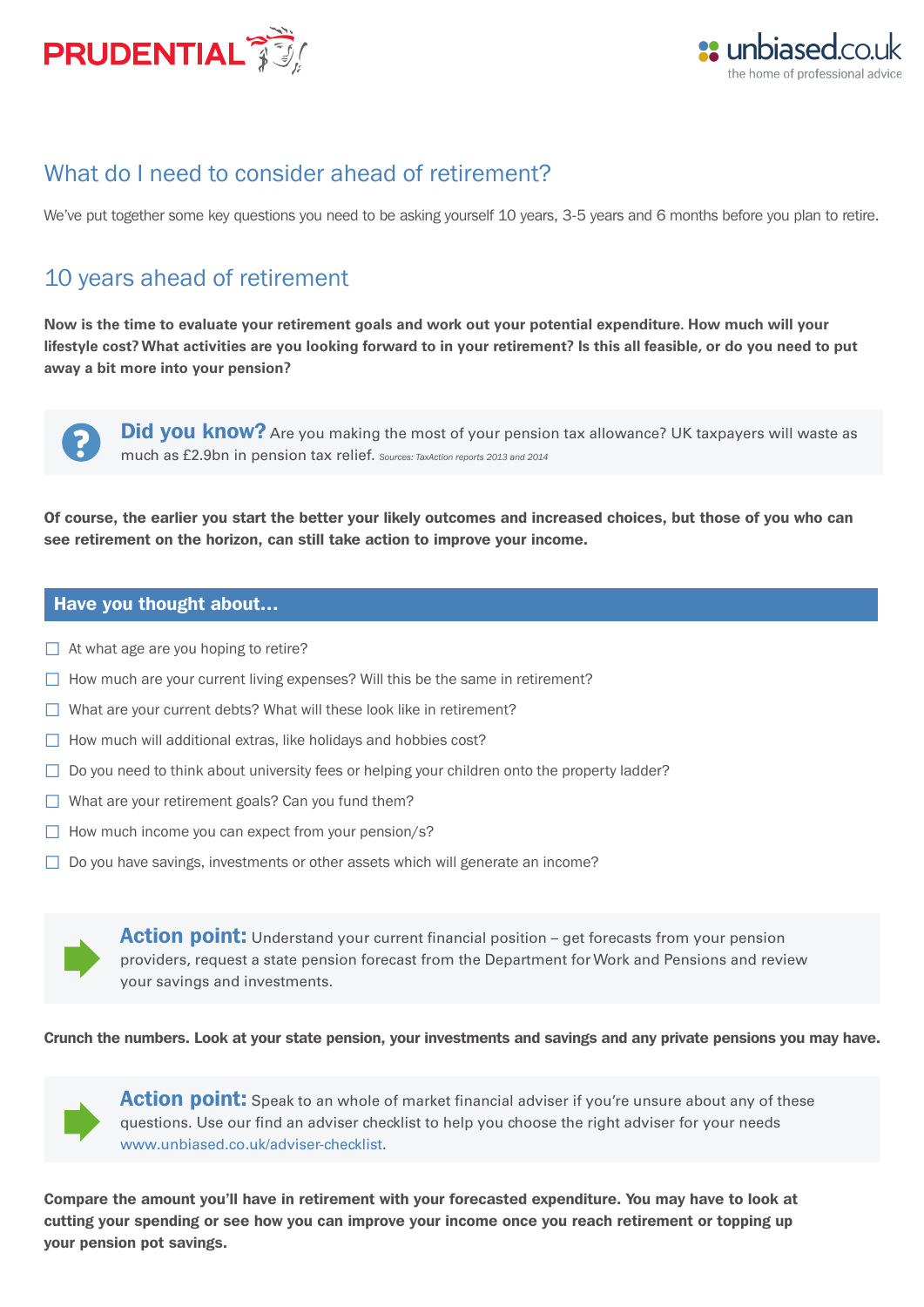



## 3-5 years ahead of retirement

Your goal now is to keep on track. Do you know what your retirement income options are? Start thinking about how you will receive your income options in retirement. You can take a tax-free lump sum, invest you pension or purchase an annuity, which will guarantee your income for the rest of your life.

**Don't worry** if you've veered off course, or not started the process yet – there's still time to get on track. A whole of market financial adviser will be able to help you organise and prioritise your paperwork and set out achievable goals. And even if you don't have a lot of money saved, or it's peppered around in small pots, there are still ways to unlock this cash. Under new rules, the amount of money which may be released if you have a small pension pot has been increased and small lump sums can be paid regardless of an individual's total pension savings.



Did you know? You don't have to have a big pension pot to seek financial advice. We have more than 5,000 advisers on the unbiased.co.uk site helping people with pots of less than £50,000.

#### Have you…

- $\Box$  Checked if your National Insurance contributions are up to date? You can top them up if not, to make sure you receive your full state benefits
- $\Box$  Thought about if you could supplement your income in retirement?
- $\Box$  Checked what will happen to your pension if you delay retirement?
- $\Box$  Made a will? This can have a financial impact on those you leave behind
- $\Box$  Investigated if you could make your money work harder?
- $\Box$  Thought about checking in with your adviser to make sure everything is shipshape?
- $\Box$  Thought about all your assets such as property or other savings?
- $\Box$  Made sure all your current savings are safe from market fluctuations?

Did you know? Providing an income in retirement doesn't have to come from pension plans. Consider rearranging other investments you may have such as shares, cash held on deposit, savings or even property to help provide you with an income.



**Action point:** Don't bury your head in the sand! If there is a shortfall tackle it now. Make sure you seek professional advice if you're not sure how. An adviser will help you to compare the amount you'll have in retirement with your forecasted expenditure. They can help you find ways to improve your income once you reach retirement.